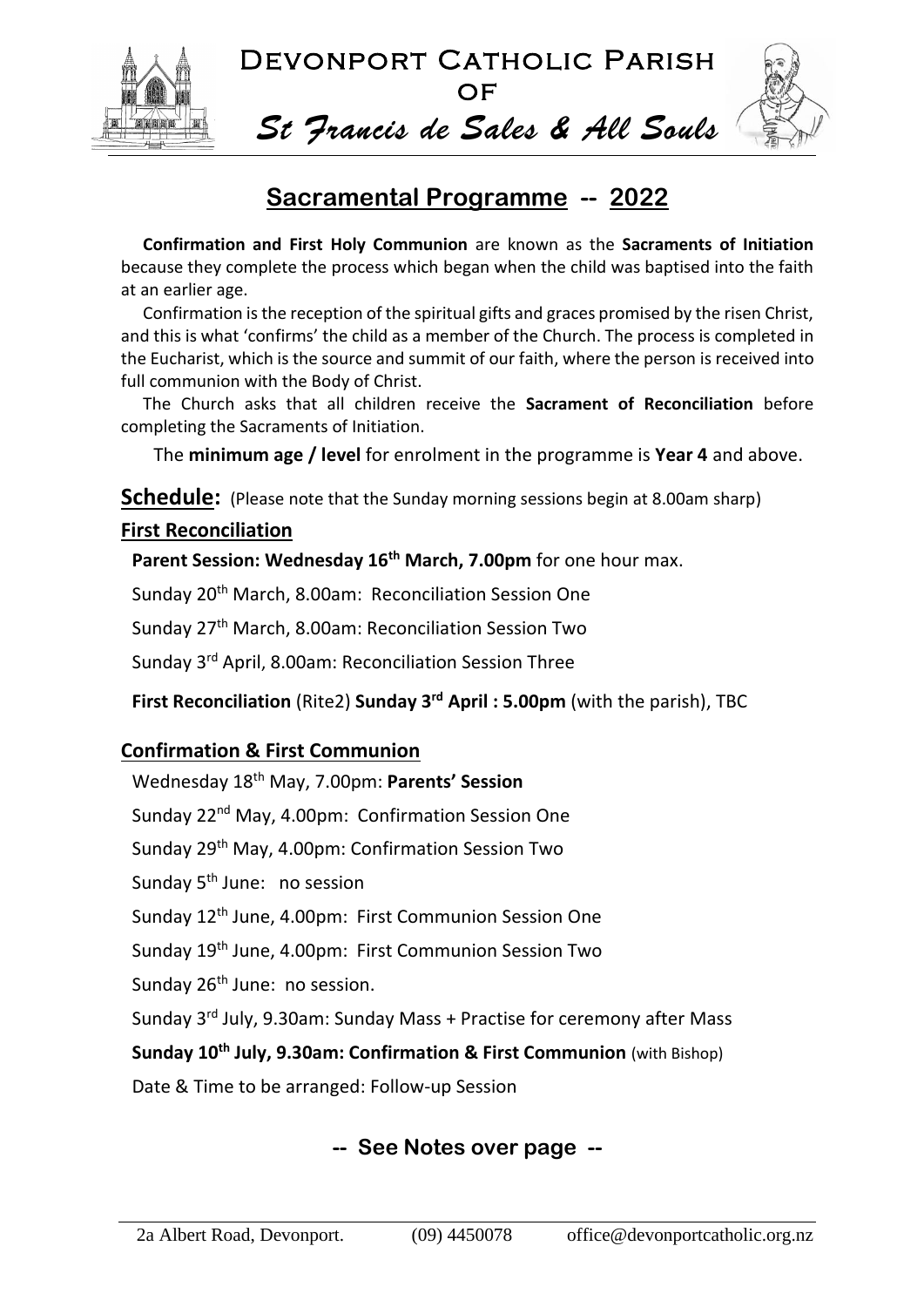#### **Please Note:**

- 1 (a) **Baptism:** A prerequisite for enrolment in the parish Sacramental Programme is that the candidate has been, or is preparing to be, baptised in the Catholic Church. A valid Christian baptism received in a non-Catholic rite (eg Anglican, Presbyterian, etc) can be acceptable provided it is understood that reception of these Sacraments involves being received into the Roman Catholic Church. A preliminary discussion with the parish priest is requisite in this instance.
	- (b) **Parents** are regarded as the primary teachers of the faith to their children. The programme of instruction provided by the parish is there to supplement and support the learning that occurs in the home. It is therefore essential that every effort is made to attend the designated 'Parent Meetings'.
	- (c) **Attendance:** It is a requirement of the programme that candidates attend **every** catechesis session and that at least one parent attend with them; the Sunday morning sessions (First Reconciliation) include attendance at the parish Sunday Mass, mindful of Covid restrictions applying at the time. A roll will be kept of attendance. If it is necessary for a child to be absent because of sickness or some other serious reason it is recommended that one parent will attend the session anyway.
- 2**. Cost:** There is a fee to cover the cost of books and other materials, etc.:

-- \$15 for the First Reconciliation Programme, and \$25 for the Confirmation & First Communion Programme.

The fee is payable at the time of enrolment.

3. Closing Date for enrolments is Wednesday 16<sup>th</sup> March, 2022 (at the Parent Meeting).

Further enquiries to Stephen Bell 021 060 8561